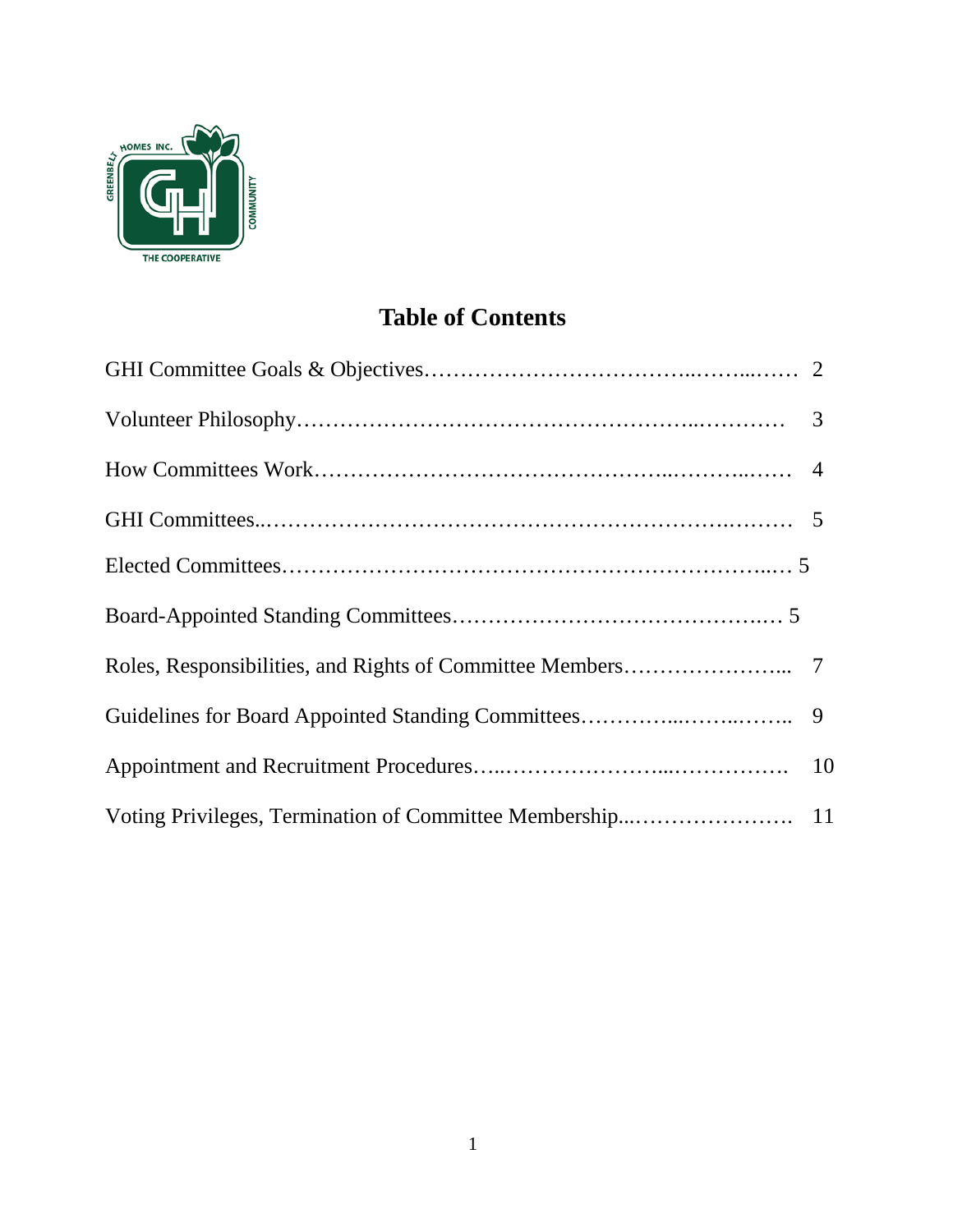# **GHI COMMITTEE GOALS AND OBJECTIVES**

#### 1. **Goals**

- a. To assist the Board in its conduct of the Cooperative's business, and utilize fully the expertise available in the membership.
- b. To promote a closer identification with and to develop a greater interest in the Cooperative.

#### 2. **Objectives**

- a. To serve in an advisory role and in other capacities as requested by the Board.
- b. To study specific problems referred by the Board and to recommend solutions.
- c. To exercise initiative within assigned committee areas, and to recommend regulations and short- and long- range plans, programs and policies.
- d. To seek opinions of the membership where appropriate in developing recommendations with prior concurrence of the Board.
- e. To seek advice of experts, when appropriate, with prior Board approval of any expenses.
- f. To keep abreast of and to inform the Board of significant developments within their respective committee areas.
- g. To report to the Board on progress two or more times per year, in accordance with the Committee's charter.
- h. To submit recommendations and/or reports in writing to the Board, including rationale(s) for recommended Board actions.
- i. To maintain a permanent file of their activities in the office of the Cooperative, including minutes and related material.
- j. To prepare and submit budget requests to the Treasurer by the date determined on the current year's budget timeline.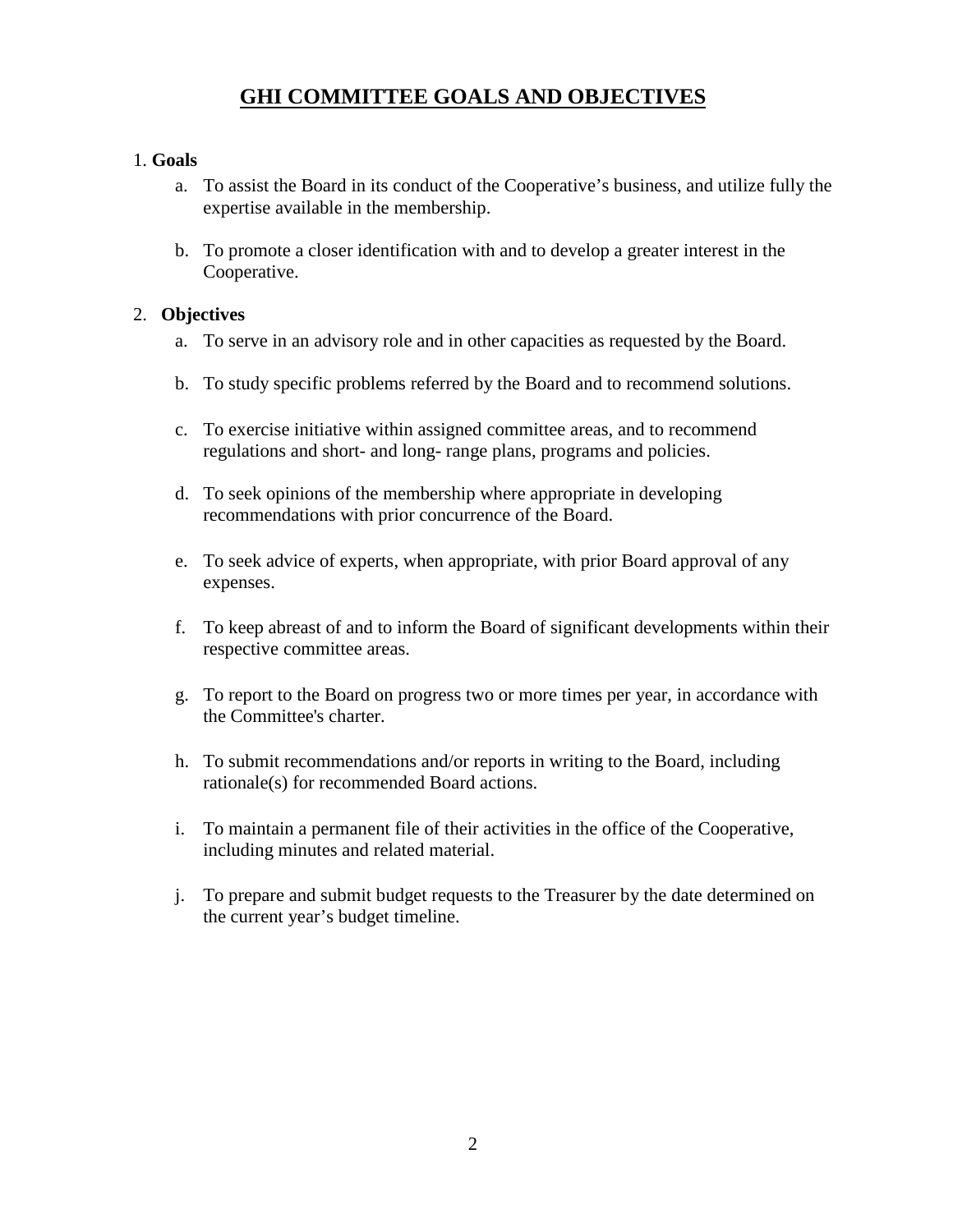# **VOLUNTEER PHILOSOPHY**

## *Volunteers- the Heart of Our Cooperative*

### **GHI believes that:**

- Much work is needed to make our Cooperative a success; every Member has a direct interest, and all Members are welcomed and encouraged to participate in self-governance by volunteering.
- All who share a commitment to be a part of our Cooperative are welcome to join us in our work regardless of their background, ethnic origin, race, age, sexual orientation, gender identity, martial, gender, or veteran status. Everyone is welcome at our table.
- GHI is inclusive and made up of a diverse group of individuals who put aside personal agendas, egos, and differences to support our Cooperative.
- Every Member of GHI is valuable and everyone's time, talents, and efforts are special gifts that are to be appreciated, respected, recognized, and never taken for granted.
- The right role can be found for any person with a desire and heart to serve. Volunteers and staff should be given opportunities to learn and grow within the Cooperative.
- The work of every volunteer is valued equally. All volunteers are treated with dignity and respect.
- GHI values volunteers by giving them meaningful work to do and the materials, tools, training, and supervision to complete their tasks safely and in a timely manner.
- Volunteers are responsible for the quality of their work and their conduct.
- All volunteers deserve frequent and accurate information about GHI's activities and operations provided through regular, open, one-on-one communication with the Board and Committee Chairs.
- Volunteers provide our Cooperative with credibility, insight, perspective, diversity, and expertise that enlightens our operations, help fulfill our mission and engage the membership in our activities.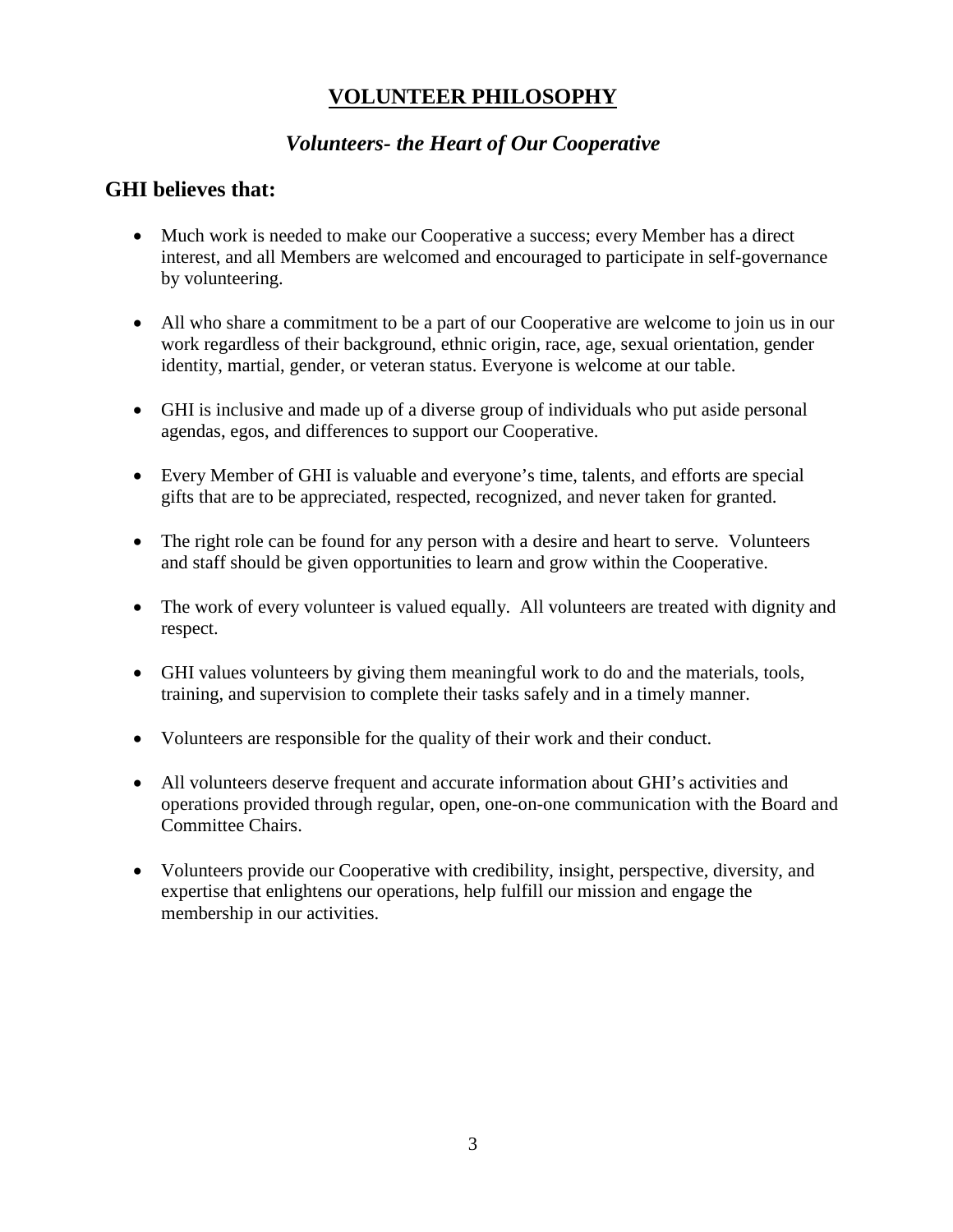# **HOW COMMITTEES WORK**

If the Board is the brain of our Cooperative, Committees are the central nervous system. When they operate well, they accurately sense the environment, processing information and providing valuable guidance to the brain so that it can make good decisions.

Housing Cooperatives are built on a system of Committee actions, linking the Cooperative to the attitudes and real world of the Members. Committees seek to represent, involve, and serve Members, and they are an important source of training for future Cooperative leaders.

Effective Cooperative Committees unify, represent, motivate, coordinate, consolidate and communicate. They function best when each Committee has appropriately selected Members, clearly defined objectives, established a work plan, and secured strong leadership and competent staff assistance.

Committees generally have the same basic structure.

*Chair and Staff Liaison:* The Chair and Staff Liaison, working in partnership, are responsible for facilitating the work of the Committee, providing oversight, and ensuring timely communication within the Committee and between the Committee and the Board. In most cases, the Staff Liaison provides technical support for the Committee's work, and can arrange for clerical assistance.

*Board Liaison:* The Board President assigns a Member of the Board to serve as a Liaison to each Committee. This person serves as a leadership resource person for the Committee Chair and Staff Liaison, and as a resource to the Board regarding the Committee's activities.

*Committee charge:* In addition to the Committee charge that outlines its scope of activity, the Board may charge a Committee to accomplish specific work. The Committee Chair and Staff Liaison are responsible for keeping the work focused on the charge as well as for making recommendations regarding future work by the Committee.

*Board reports:* The Committee Chair and Board Liaison are responsible for keeping Committee Members informed of all Committee meetings and of Board directives via written memoranda. Committees provide written reports of goals and achievements to the Board, in accordance with their individual charters.

*Member responsibilities:* Committee Members are expected to fully participate in Committee activities by attending meetings and conducting business by telephone and through written communication. Members are expected to do the following:

- Act in good faith and in accordance with what is in the best interests of the Cooperative.
- Discharge their responsibilities diligently and not delegate them to other Committee Members or staff.
- Channel requests for staff action through the Committee Chair, who in turn contacts the Staff Liaison.
- Publicly disclose any actual or perceived conflicts of interest and not vote in such Committee matters.
- Refrain from any discussions or activities that violate Member privacy.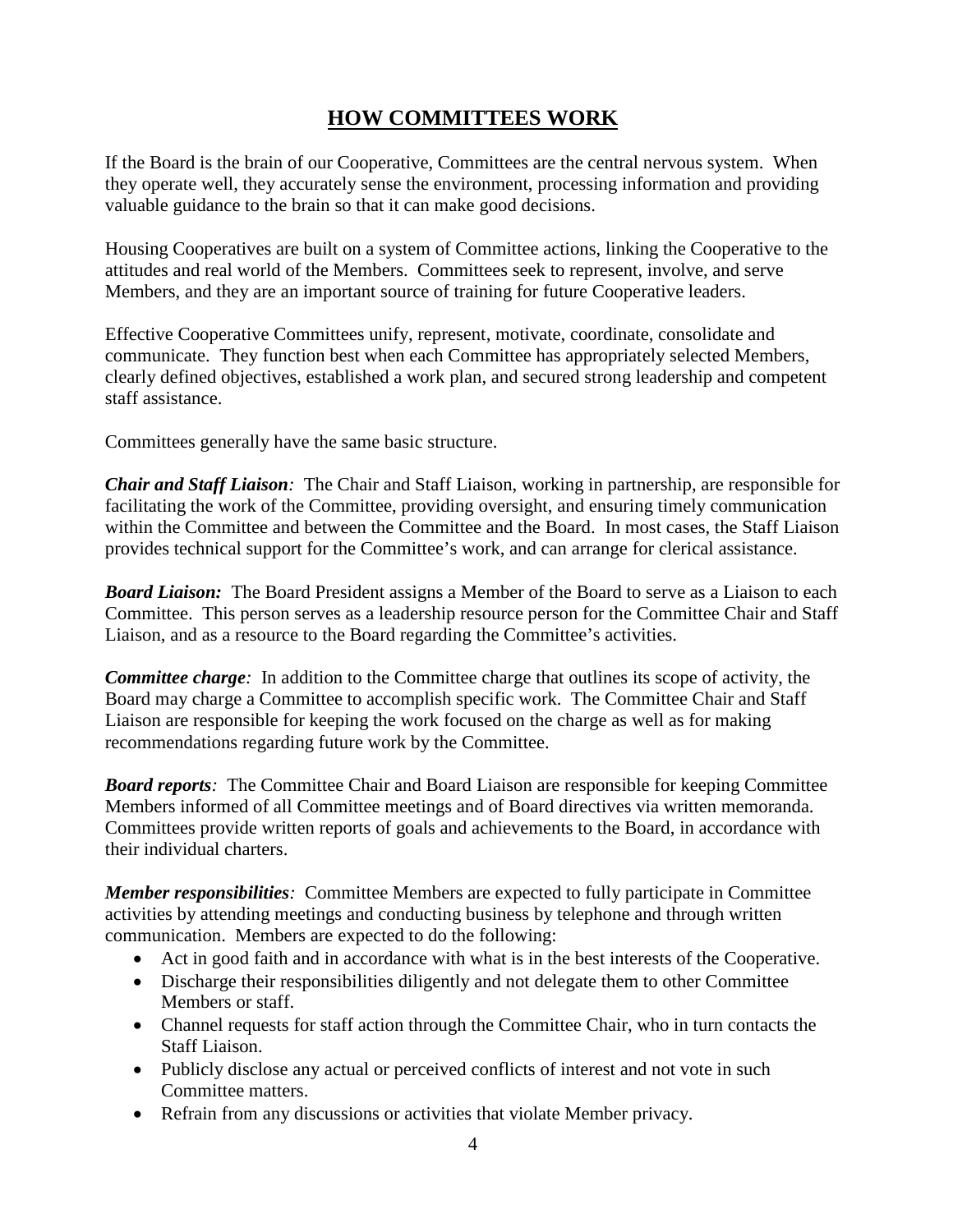# **VARIOUS GHI COMMITTEES**

There are three types of Committees:

- **[Elected Committees,](http://ghi.coop/print/1432#elected)** which are independent from the Board.
- **[Board-Appointed Standing Committees,](http://ghi.coop/print/1432#appointed)** which are appointed by the Board to serve indefinitely.
- **[Board-Appointed Task Forces](http://ghi.coop/print/1432#task) and Ad Hoc Committees**, which are appointed by the Board from time to time, to work on specific short-term projects.

GHI Committees and Task Forces consist of Member volunteers appointed by the President of the Board. Committees serve by advising the Board, which has sole authority to make final decisions on all business of the Cooperative (except for Audit, Nominations & Elections, and Investment Committees, that are vested with specific powers of decision.) Committees study specific problems referred by the Board and suggest solutions. Committees and Task Forces may also exercise initiative within assigned areas of responsibility and may suggest rules, short and longrange plans, programs, and policies. Committees and Task Forces usually meet once a month and these meetings are open to all Members of the Cooperative.

#### **ELECTED COMMITTEES**

#### **[Audit Committee](http://ghi.coop/node/202)**

A three-Member Audit Committee, whose duties are described in Article VII Section 2 of the GHI Bylaws, monitors the overall operations of GHI and reports directly to the membership.

#### **[Nominations & Elections Committee](http://ghi.coop/node/210)**

The responsibilities of the five-Member Nominations & Elections (N&E) Committee are described in Article VII Section 2 of the GHI Bylaws. The Committee is charged with soliciting candidates, announcing available elected positions in news media, planning and executing the candidates' forum held prior to the annual meeting, and running the annual elections for Board and Audit Committee.

#### **BOARD-APPOINTED STANDING COMMITTEES**

#### **[Architectural Review Committee](http://ghi.coop/node/7)**

The Architectural Review Committee (ARC) makes recommendations for preservation and enhancement of homes, yards, and common areas throughout the co-op (including parking and playground areas), advises the Board of benefits and drawbacks of Member additions and modifications which require Board approval, examines short- and long-term aesthetic needs, and periodically reviews related rules and regulations to recommend changes.

#### **Buildings Committee**

The Buildings Committee advises the Board on maintenance, repair, and improvement programs for existing GHI buildings, and acquisition of new buildings.

#### **[Communications Committee](http://ghi.coop/node/412)**

The Communications Committee works to enhance communication with and among Members of the Cooperative and the staff of GHI through informing, educating, and reporting using a variety of communications channels, including print and electronic media and Cooperativeevents.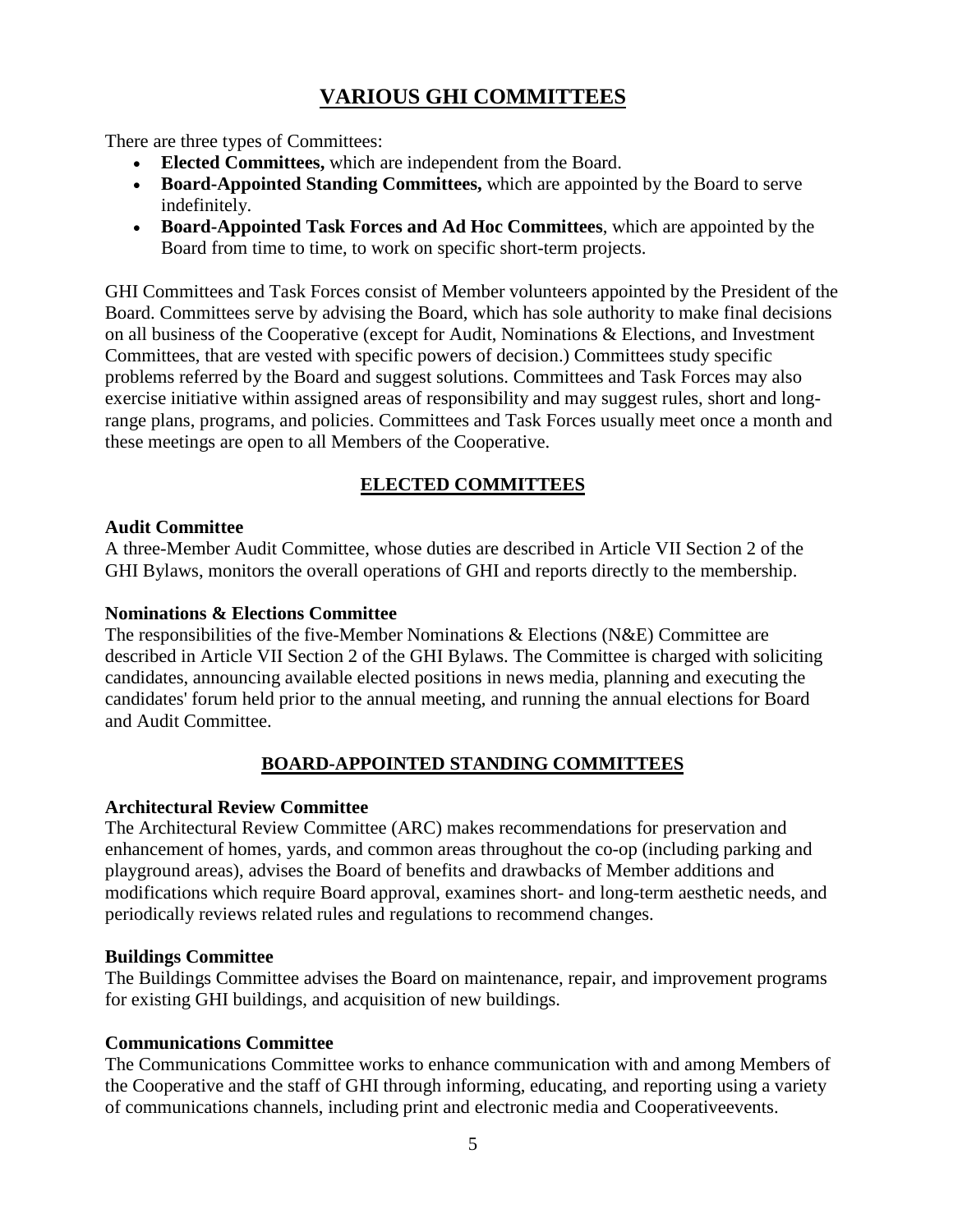#### **[Companion Animal Committee](http://ghi.coop/node/205)**

The Companion Animal Committee (CAC) advocates for proper care and well-being of companion animals in GHI. CAC works with Member Services in resolution of companion animal issues, educates Members concerning responsible guardianship, and participates in activities that promote animal welfare.

#### **[Finance Committee](http://ghi.coop/node/206)**

The Finance Committee assists the GHI Board in maintaining, protecting, and enhancing GHI's assets, while preserving the financial stability and sustainability of our Cooperative.

#### **[Investment Committee](http://ghi.coop/node/207)**

The Investment Committee is responsible for executing the investment management policies of the corporation; this Committee makes and tracks investments as prescribed in GHI documents and policies, and reports the status of investments to the Board.

#### **Legislative & Government Affairs Committee**

The Legislative and Government Affairs Committee (LGAC) monitors, informs, and advises the Board about legislative, judicial, and governmental matters that may affect GHI and its Members.

#### **[Marketing Committee](http://www.ghi.coop/content/marketing-committee)**

The Marketing Committee promotes the Cooperative, attracts new Members to the Cooperative, and supports Members who are preparing to sell their memberships.

#### **[Member Outreach Committee](http://www.ghi.coop/content/member-outreach-committee)**

The Member Outreach Committee fosters Cooperative spirit, encourages Member participation in GHI, and provides avenues for Member input on issues. It does this through promoting Member education in GHI and Cooperative principles, organizing outreach to Members, providing opportunities for Member participation, recruiting and recognizing volunteers, welcoming new Members and planning and conducting special functions.

#### **[Woodlands Committee](http://ghi.coop/node/211)**

The Woodlands Committee works to protect and manage the GHI woodlands, fosters their ecological health, encourages GHI Members to enjoy nature recreation with minimal environmental impact, and supports plant and animal biodiversity.

#### **BOARD-APPOINTED TASK FORCES and AD-HOC COMMITTEES**

The Board appoints Task Forces and Ad Hoc Committees to undertake special assignments. These may be subcommittees of Standing Committees or they may work directly under the Board. Once the assigned task is complete, the Task Force or Ad Hoc Committee is dissolved.

Visit *<http://www.ghi.coop/content/committees>* for the latest information on GHI Committees.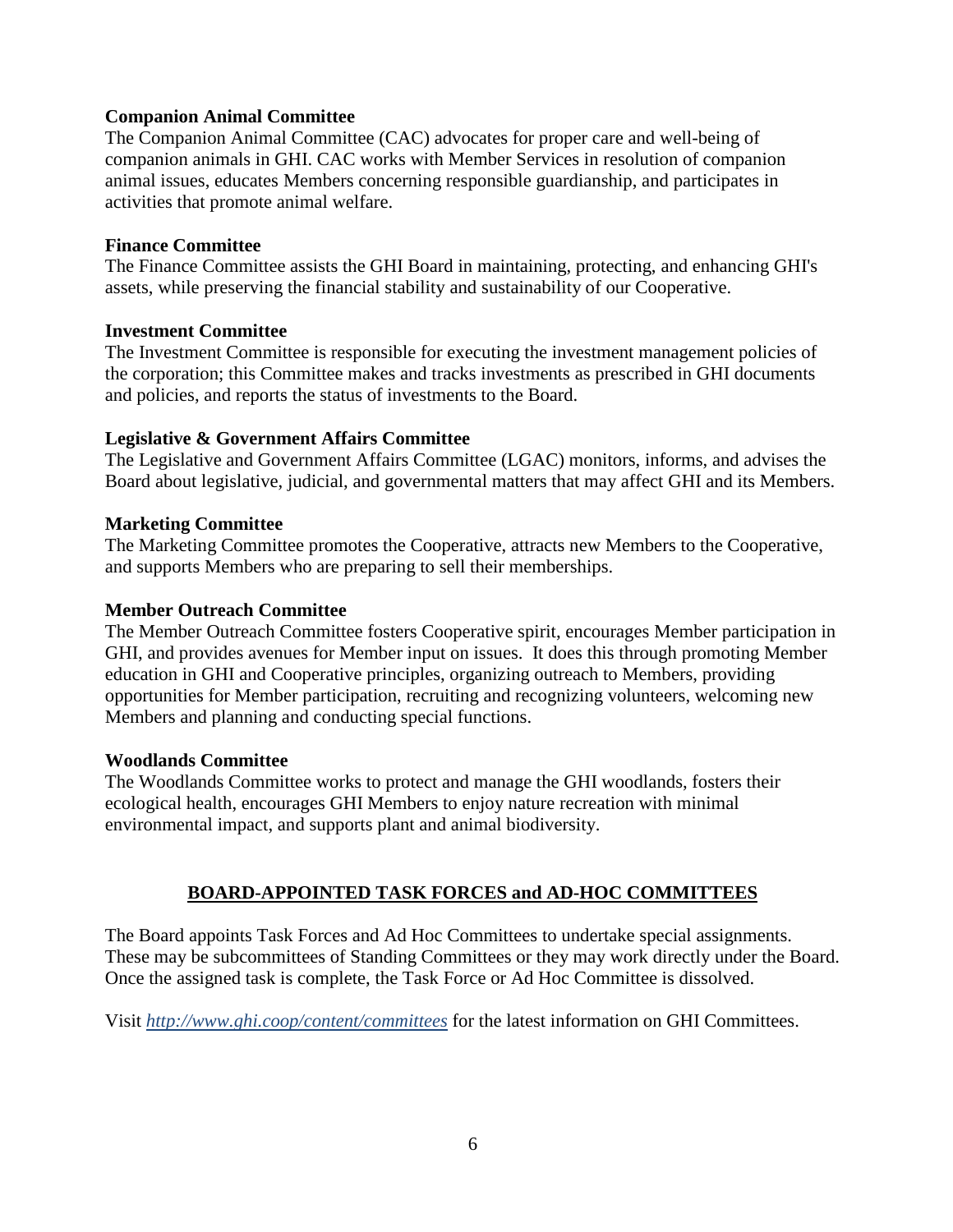## **ROLES, RESPONSIBILITIES AND RIGHTS OF COMMITTEE MEMBERS**

#### **Board Liaison Role**

- To assure Committee's work aligns with GHI's mission, Board goals, and the Committee charge.
- To encourage regular meetings as appropriate.
- To communicate Board's directives to Committee Chair.
- To serve as an advisor and assure Chair fulfills his/her duties.
- To assure Board is kept informed of Committee's activities.
- To assist in developing recommendations to the Board, assuring rationale is included.
- To assure a balanced exchange of information.
- To discover and address problems, which may prevent a Committee from functioning.
- To evaluate Committee's usefulness and make recommendation to Board for its disbandment.
- To serve as champion of the Committee, providing encouragement and support to its Members.
- To provide historical information.

#### **Staff Liaison Role**

- To maintain ongoing contact with Chair.
- To provide administrative support to the Committee's work; the level of support should be mutually agreed upon in advance.
- To assist the Chair in preparing meeting agendas, compiling reports and to be responsible for distributing information to Committee Members in advance of meetings.
- To maintain a permanent file of minutes and related materials.
- To maintain a Committee roster and key Board/Staff contacts.
- To provide technical support and expertise, including background information on topics being addressed.
- To clarify governance issues, including reviewing, as necessary, the Bylaws, MOC, or GHI rules to assure compliance with them.
- To advise where work of other Committees may overlap.
- To provide orientation for Chair and new Members.
- To review Committee projects and follow up on individual and Committee assignments.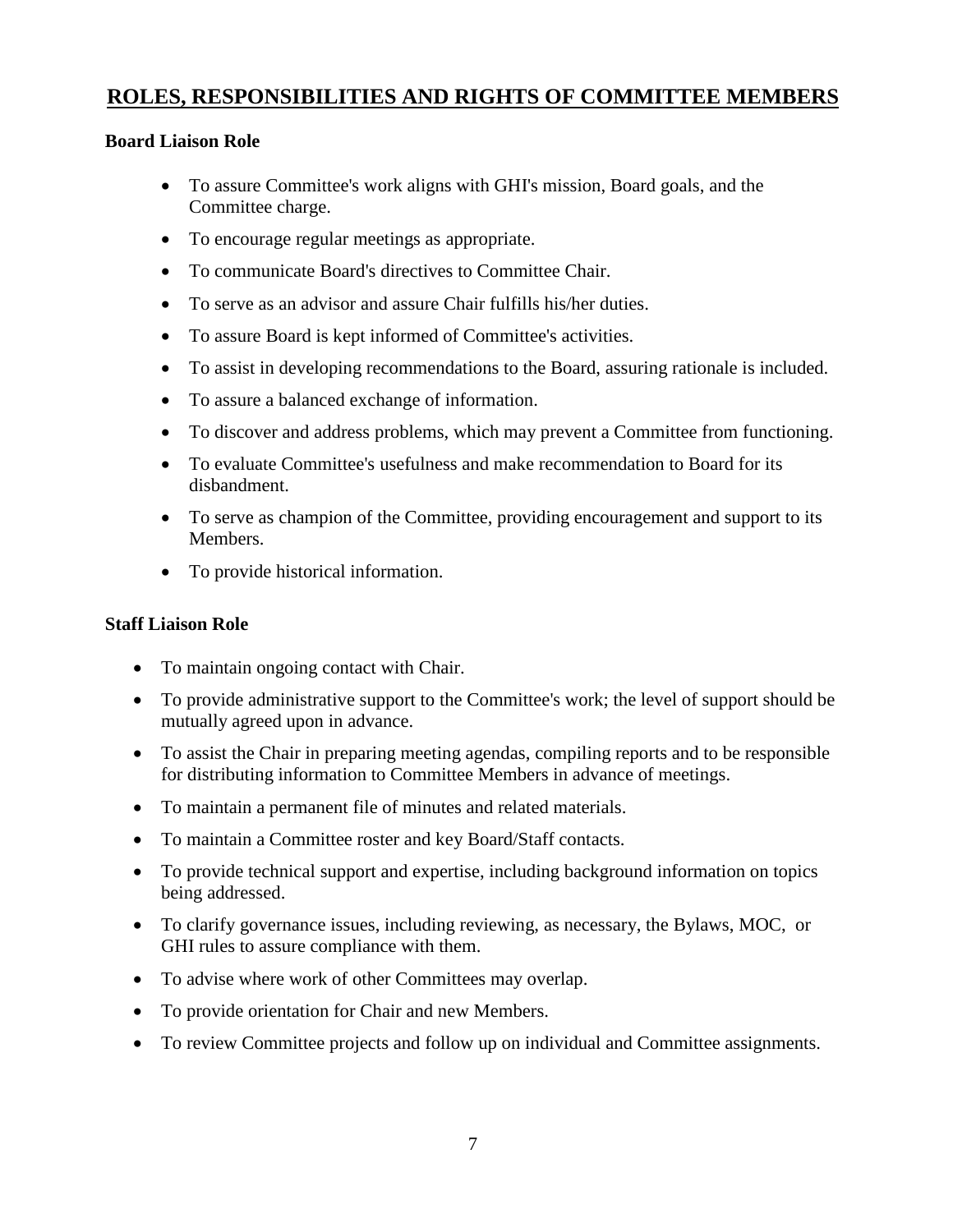#### **Volunteers' Rights**

- The right to have a clearly defined job with well-defined goals.
- The right to have a job which suits the volunteer's skills and interests.
- The right to have a job which is useful and not just a make-work project.
- The right to be consulted about how their job should be done, the problems they face and their suggestions for improvements.
- The right to receive evaluation, constructive feedback, praise and encouragement.
- The right to be informed about the overall work of the organization, not just their own area of work.
- The right to say no to a job to avoid overloading or burnout.
- The right to training and skills development activities to improve the quality and scope of their work.
- The right to request more challenging or more varied work after proving reliability and competence through their work.
- The right to recognition for the contribution made to the organization.

#### **Volunteers' Responsibilities**

- To do their volunteer job as responsibly and professionally as they would work at paid employment.
- To take on only as much as they can handle competently within the constraints of the time they have available and their skill and knowledge.
- To report regularly to the person or Committee to whom they are responsible on progress and/or problems with their work.
- To learn new skills and seek out information that will help them do a better job.
- To be aware of their personal motivation for volunteering and how this motivation affects their work.
- To approach the work with a positive attitude and be aware of the benefits from volunteering.
- To share their skills and knowledge freely with co-workers.
- To offer constructive feedback, praise or suggestions to co-workers and Chair.
- To be open to constructive feedback and evaluation of their work.
- To give adequate notice of their intention to resign from a volunteer position and assist with recruiting and training a replacement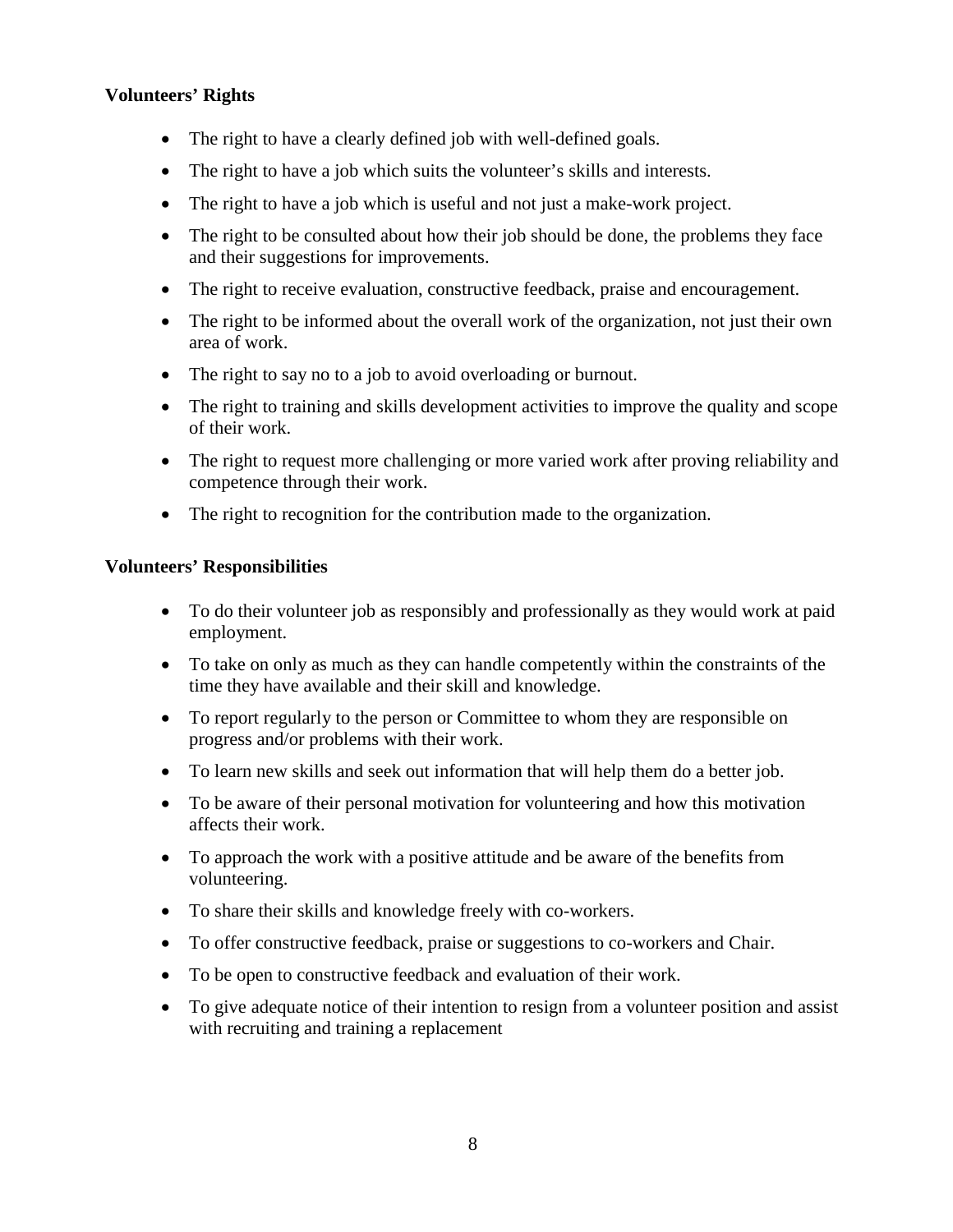# **GUIDELINES FOR BOARD- APPOINTED STANDING COMMITTEES**

- 1. The purpose of Standing Committees appointed by the Board is to advise the Board in making decisions. The Committees' main functions are to make recommendations to the Board and to carry out activities assigned by the Board. Recommendations from the Committees are considered by the Board along with other information in their decision making process.
- 2. Each Committee has a certain area for which it is responsible to the Board. In addition, the Board or Management may ask a Committee to study certain issues and make recommendations. The Committee may also initiate recommendations of its own, but should get Board consensus before proceeding.
- 3. The Committee Chair shall call meetings as often as required to accomplish necessary work, but usually not fewer than four times a year. Attendance at specific meetings may be required by the Committee Chair or determined by Liaisons depending on agenda. When possible, meetings should be scheduled at a regular time each month. Committee Members should be given sufficient notice of the meeting. When possible, the meetings should be advertised as appropriate. Committee meeting dates will be posted on the website; agendas will be distributed to the Board, Audit Committee, Staff Liaison and Management at least five days before the meeting. All meetings are open to the membership.
- 4. A quorum is not required for Committee action. All appointed Members of a Committee may vote, including the Chair.
- 5. The Committee shall make written reports to the Board at the last Board meeting of every second and fourth quarter of the year. Short written bulleted reports are preferable and can be included in the Manager's memorandum when provided to the Manager's office ten days prior to the actual Board meeting. It will be a function of the Board Liaisons to present interim oral and/or written reports; however, the Committee Chairs may also provide the report.
- 6. When recommending an exception to the rules to the Board, justification must be given stating the pros and cons for the recommendation.
- 7. Two consecutive unexcused absences may result in a Member being dropped from the Committee on recommendation by the Chair to the Board.
- 8. Each Committee shall maintain a permanent file in the Cooperative's offices of the Committee's activities, including written minutes of each meeting and related materials.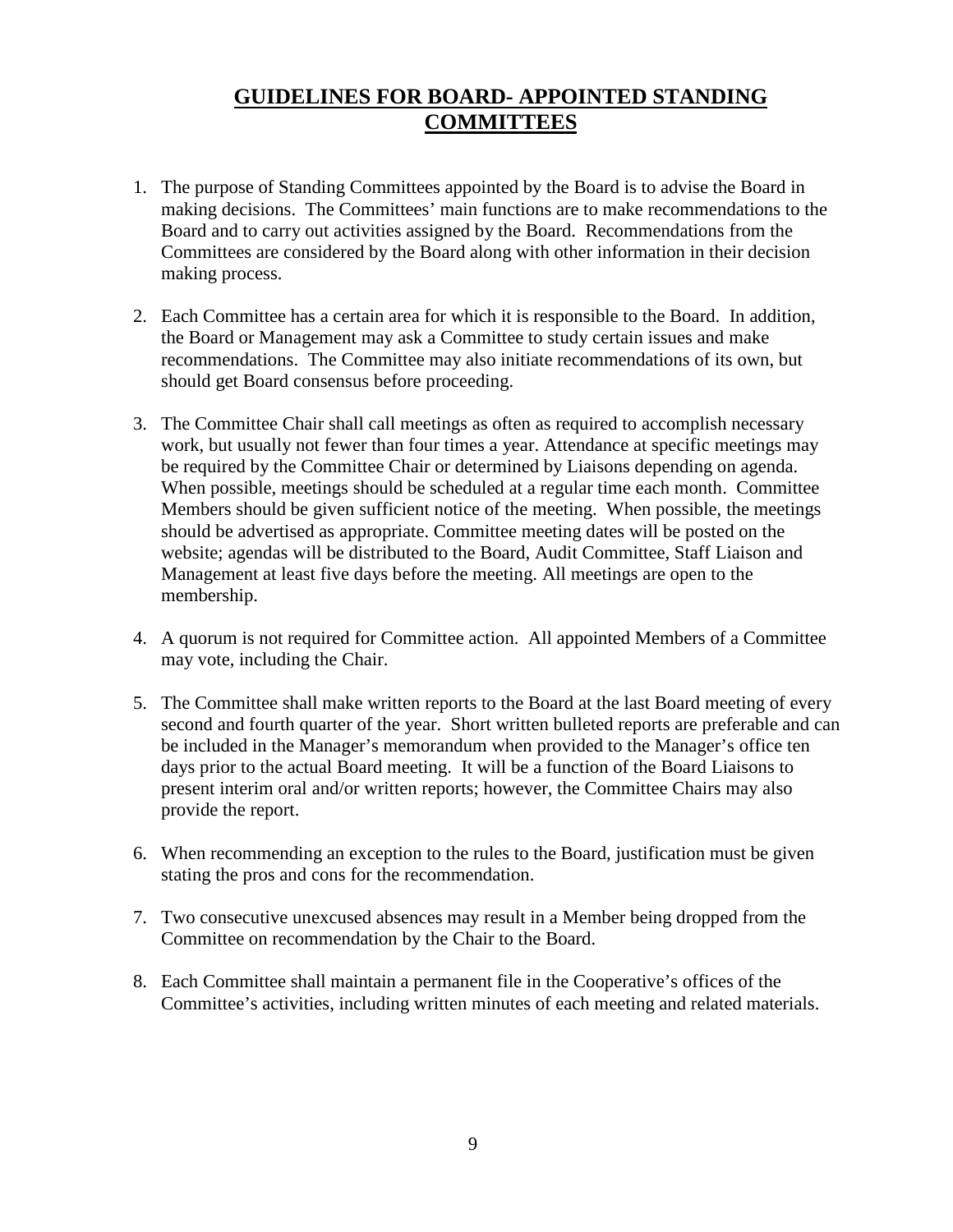## **APPOINTMENT AND RECRUITMENT PROCEDURES**

#### **Appointment Procedures**

- 1. The President, with the advice of the Board, appoints the Chair and Members of Committees. The President may request input from Committee Chairs regarding the composition of Committees. The President may appoint a subcommittee of Board Members to make recommendations for appointments. Committee Members are appointed annually for one-year terms. The maximum number of Members on a Committee is **eleven.**
- 2. The President will assign a Board Liaison to each Committee.
- 3. A Staff Liaison shall be appointed by the General Manager to each Standing Committee.

#### **Recruitment Procedures**

- 1. A Member of the Cooperative may express a desire to serve on a Committee by calling or emailing GHI's Member Volunteer Coordinator. When a Member expresses an interest in serving on a Committee, a written record will be made in the appropriate Committee file in the Member Services Department. The Member Volunteer Coordinator will send a letter thanking the Members for his/her interest, providing the date of the next Committee meeting and the name and phone number of the Committee Chair, and ask the Member to attend the next meeting of the Committee.
- 2. After a Member attends one Committee meeting, the Chair of the Committee or Member Volunteer Coordinator may contact the Member to confirm his/her interest. The Chair of the Committee and the Board President will decide whether or not to recommend the Member's appointment to the Committee.
- 3. New Members shall be invited to serve on Committees:
	- a. During the new Member orientation, when the role of Committees will be explained.
	- b. Three months after a new Member joins the Cooperative, when Member Volunteer Coordinator will contact the new Member to determine his or her interest in serving on a Committee.
	- c. Six months after a new Member joins the Cooperative, when the Member Volunteer Coordinator will send a follow-up letter to the Member and others in his or her household inviting them to attend a Committee meeting.